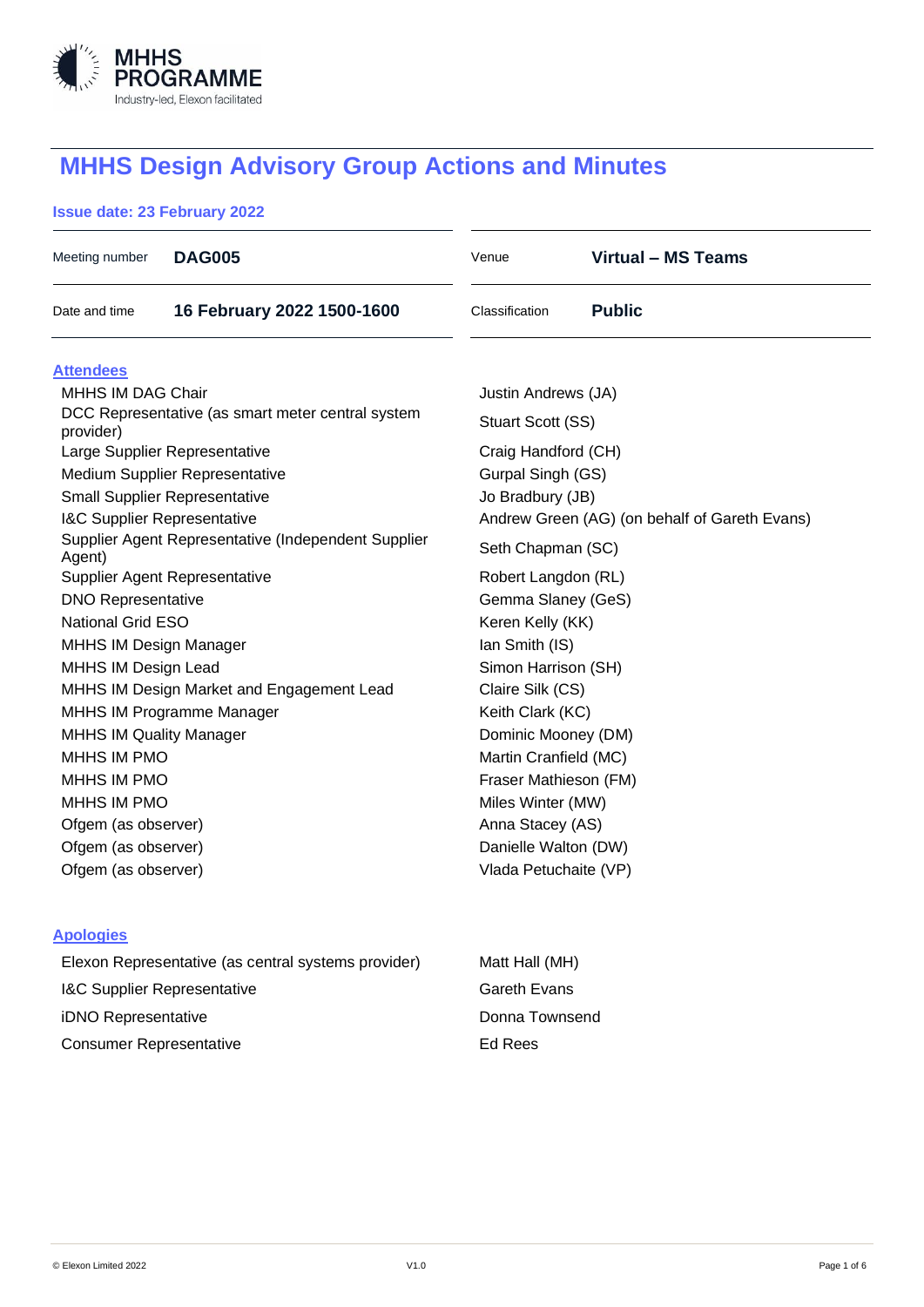#### **Actions**

| <b>Action Ref</b> | <b>Action</b>                                                                                                                                                                                                                                                                                                                                                                       | <b>Owner</b> | <b>Due Date</b> |
|-------------------|-------------------------------------------------------------------------------------------------------------------------------------------------------------------------------------------------------------------------------------------------------------------------------------------------------------------------------------------------------------------------------------|--------------|-----------------|
| DAG05-01          | Clarify wording on the Interface Approach principle to include<br>logical grouping of data (e.g. sending whole addresses rather<br>than just the part of the address that needs updating)                                                                                                                                                                                           | lan Smith    | 09/03/2022      |
| DAG05-02          | Email DAG members to seek approval via correspondence for<br>Decisions relating to approval of Interface Approach Option 2<br>(Thin-Acceptance/Rejection Outcome/message, & Content of<br>original transaction data) and Registration Query Service<br>Approach.<br><b>DAG</b><br>to provide<br>members<br>are<br>responses<br>to<br>pmo@mhhsprogramme.co.uk by COP Friday 18/02/22 | <b>PMO</b>   | Action complete |
| DAG05-03          | Ensure PSG are aware that the risks posed by a lack of<br>resource for programme participants are now manifesting and<br>impacting Programme delivery (as exhibited at this DAG where<br>discussions around supplier engagement and resourcing led to<br>Suppliers not being in a position to approve a number of<br>recommendations to DAG)                                        | Programme    | 02/03/2022      |

#### **Decisions**

| Area                                                                                                                                                                                                                                                                                                                                                                                                                                                                                                                      | <b>Decision</b>                                                                                                                                                                                                                                                                                                                                                                                                              |  |  |
|---------------------------------------------------------------------------------------------------------------------------------------------------------------------------------------------------------------------------------------------------------------------------------------------------------------------------------------------------------------------------------------------------------------------------------------------------------------------------------------------------------------------------|------------------------------------------------------------------------------------------------------------------------------------------------------------------------------------------------------------------------------------------------------------------------------------------------------------------------------------------------------------------------------------------------------------------------------|--|--|
| <b>Service</b><br><b>Appointments</b>                                                                                                                                                                                                                                                                                                                                                                                                                                                                                     | Decision to progress Option 1 - (CCDG Preferred Approach) Registration Mediated Service<br>Appointments. Existing Supplier-Agent interactions (D155/D11) replaced by new interfaces<br>between Supplier and Registration System via the Data Integration Platform (DIP). DAG<br>members should raise any concerns through PSG on this decision and their rationale for<br>rejecting making a decision at this time.          |  |  |
| <b>Interface Approach</b>                                                                                                                                                                                                                                                                                                                                                                                                                                                                                                 | The Transactional Messages - Initial Interaction principle was approved, subject to<br>clarifications in wording (Action DAG05-01 above). This principle is: of 'Transactional<br>messages should only contain the data items (including logical groups) specifically related to<br>the processing of that event, and that ancillary data items not directly connected to that<br>transaction/event should not be included.' |  |  |
| The following decisions have been made by DAG Chair, following consultation with DAG members as per<br>action DAG05-02, to progress on the basis of the evidence presented to the DAG, that a decision was needed<br>to be made at this time to unblock a number of design artefacts, so as to remain on track to meet the Ofgem-<br>set Programme plan. It should also be note that DAG members can raise any concerns through PSG on this<br>decision and their rationale for rejecting making a decision at this time. |                                                                                                                                                                                                                                                                                                                                                                                                                              |  |  |
| <b>Interface Approach</b>                                                                                                                                                                                                                                                                                                                                                                                                                                                                                                 | Progress Option 2 based on the rationale that Option 2 only contains necessary data, reduces<br>redundant rejections, and participant responses had been supportive of Option 2.                                                                                                                                                                                                                                             |  |  |
| <b>Registration Query</b><br><b>Service Approach</b>                                                                                                                                                                                                                                                                                                                                                                                                                                                                      | Participants should have a mechanism for obtaining a Real Time a copy of all the current<br>(including historical) data held by the Registration system for a given MPAN.                                                                                                                                                                                                                                                    |  |  |

#### **Minutes**

#### **1. Welcome and Introductions**

Justin Andrews welcomed all to the meeting and outlined plan for the meeting. JA confirmed that as per the ToR, DAG is responsible for all design decisions and as part of that noted that the Programme have made sure there is full transparency across design groups. The design groups are now escalating issues so that the design progresses according to the currently agreed Ofgem plan.

35 design artefacts are currently blocked by the design issues for discussion, so a DAG decision is needed so that the Programme can progress these design elements.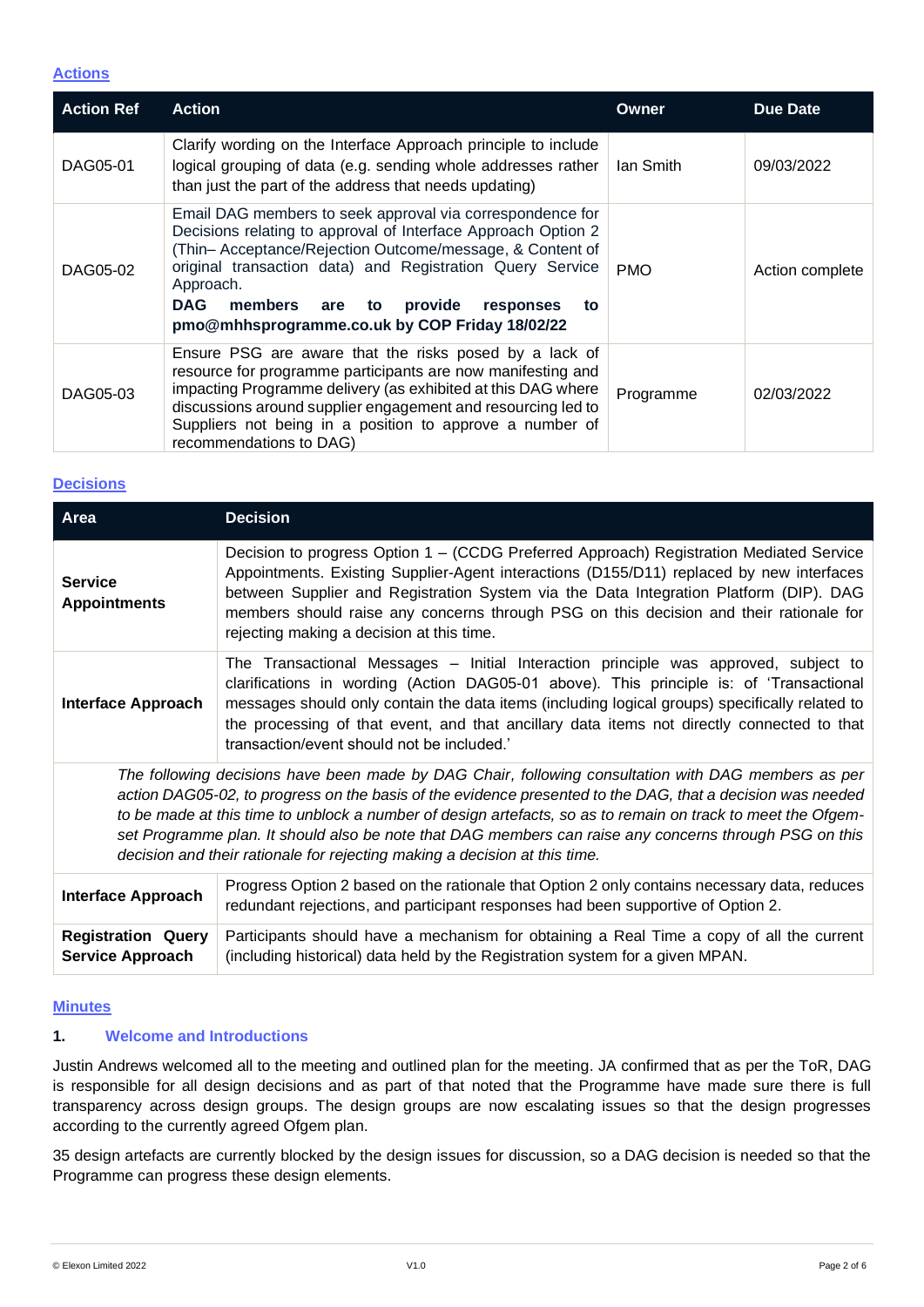Seth Chapman asked how DAG propose to make good decisions in this forum? Would this be based on the principles DAG have set out so far? Ian Smith suggested that where there are elements of contention DAG can refer back to the principles and should note that there was a broad approval of the recommended options by market participants who responded.

### **2. Ratification of design decision regarding Service Appointments**

IS recapped the existing position on Service Appointments as per the DAG slides. IS confirmed that the Design Team supports Option 1 (Registration Mediated Service Appointments.) due to the lower likelihood of errors in the process as a result and noted that there was broad support for Option 1 from the consultation.

IS opened for questions.

CH asked if these were the only two options discussed? IS confirmed this. CH asked whether these options allow retrospective appointments? IS responded that it does not preclude retrospective appointments, and this will need to be considered. The Programme will bring this back once the detail is fleshed out.CH asked if the DAG approved Option 1 or Option 2 (Supplier/Agent Mediated Service Appointments), does the design work then follow whichever option has been selected? IS confirmed yes.

No other questions received.

JA asked if anyone in the DAG disagreed with pursuing Option 1.

CH confirmed that large suppliers as a group aren't able to support either option at this point as some constituents haven't been able to attend the relevant sessions. CH confirmed that they are objecting to the options, as further understanding is required for large suppliers. This is due to not having the resource to review these options in detail. CH accepted that Option 1 seems credible, but reiterated that there hasn't been sufficient time to think it through from a large supplier point of view.

Gurpal Singh added that medium supplier view is that they aren't in a position to approve anything yet.

Andrew Green said non-domestic are also of this view.

JA asked if this was based on not having the resource to review the options. CH, GS and AG confirmed yes.

IS stated that 3 of the large suppliers and 1 I&C supplier did provide feedback.

GS raised a potential risk that the Programme has 100+ market participants, but the feedback presented on the slide is representative of only 11 respondents who were in favour, out of 17 total respondents.

GS pointed out that it's not necessarily a 'resource' issue, but a conflict of priority.

SC confirmed that all his constituents were happy with Option 1, and that his understanding is that the number of respondents is good for an industry project such as this.

JB stated that she had had no response from any of her small supplier constituents so couldn't vote.

SS confirmed that DCC perspective is that Option 1 is preferred, as well as all involvement in working groups suggesting that Option 1 is the unanimous preference. If the choice here is between Option 1 and Option 2, then Option 1 seems the firm favourite.

GS pointed out that the people who might vote Option 2 are the people who are not currently able to engage with the project, i.e. suppliers.

JA clarified that, as shown in the slides, Option 2 was intended to reduce impact on market participants but that it was noted in the feedback that Option 2 did not achieve this in terms of significantly reducing impact.

GeS confirmed that DNOs were in favour of Option 1 and would reject Option 2. GeS noted that 17 responses out of 100 participants is a relatively good response rate and that this is more of an issue with regards to access to resources and ability to engage. This is in the context of Faster Switching also ongoing at the same time. Risk that this will get worse over time and decision paralysis will ensure.

CS pointed out that these documents were sent out 10 working days before hand and will have gone through the parties in the working groups and who had attended supplier engagement sessions. CS confirmed that there was good representation across those groups.

GeS questioned whether this 'good' representation meant that sufficient representation was being reached?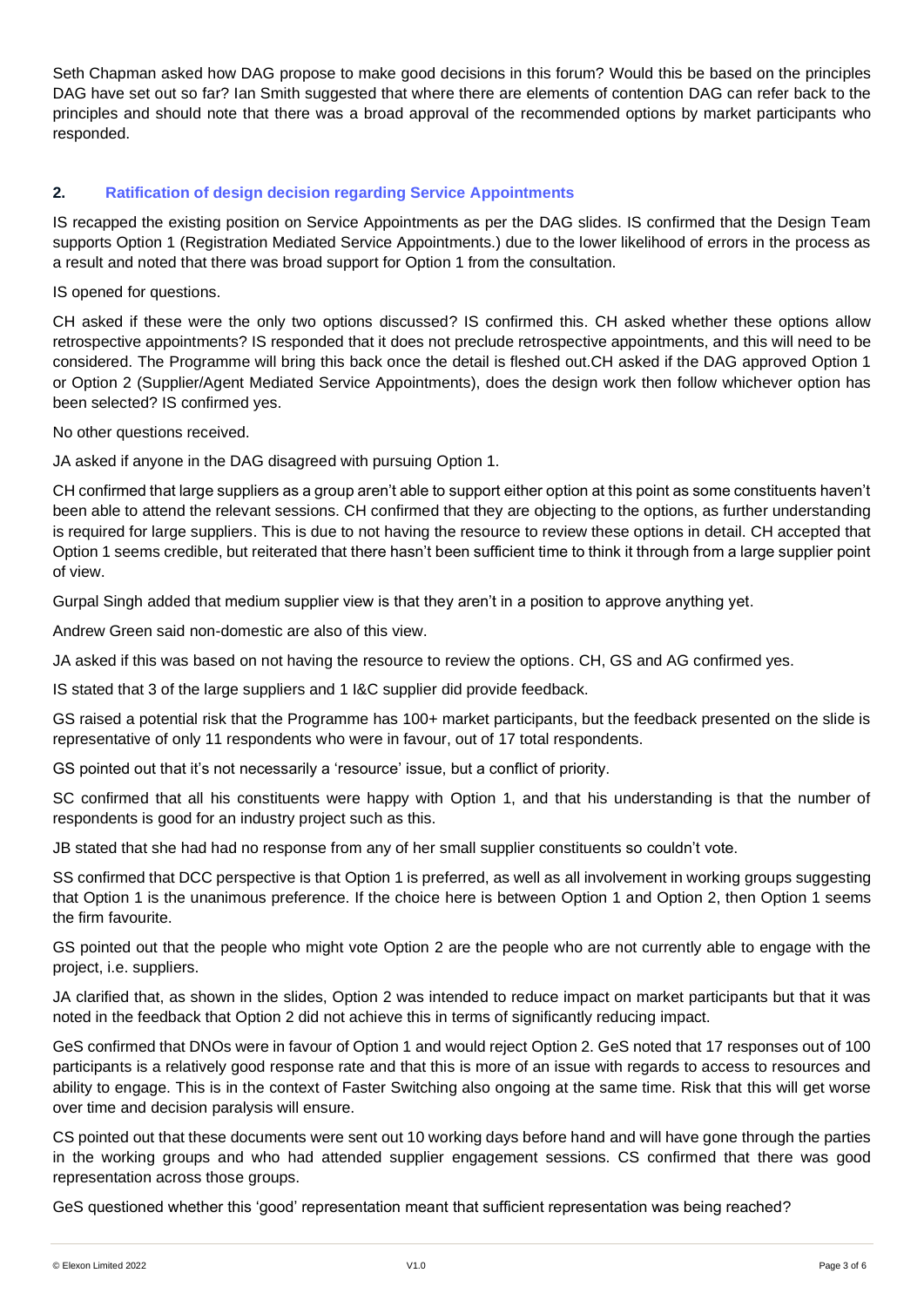JA noted that this engagement is getting better as time goes by. There are about 35 organisations represented at these working groups. It's not everyone, but it's a better turn out than previous industry change programmes. GeS suggested this is due to there not being a consultation process on this project. JA clarified that consultation wasn't happening at the end of the design but was happening on an ongoing basis through the work groups. JA noted that all of these artefacts are available for all market participants to view at the point at which these go to the work groups, so even participants who cannot attend all the work groups can still view the artefacts and form an opinion on them.

RL stated that Option 1 involved using DIP and not existing flows, and Option 2 involved using DIP and existing flows. RL asked what the difference in effort was for progressing both Option 1 and Option 2 simultaneously? IS responded that there would be significant regret if DAG picked an option and then changed to a different option later. They're so significantly different that the decision materially impacts the number of interfaces, so significant effort would be required to progress both, hence the need to have a decision now by the DAG.

JA summarised that the supplier community do not support making a decision today on either option 1 or option 2. The DCC, Independent agents saying that they support option 1. DNOs support option 1. It was noted that both iDNOs and Elexon were neutral on these options

KK noted that ESO has no strong opinion as they're not majorly affected by this decision. JA asks that as a design expert, which option would be supported? KK confirmed Option 1 based on the info they've been able to review.

JA outlined DAG ToRs and as DAG chair made a decision that based on the evidence on the two options, the Programme progresses with option 1 based on the rationale that it reduces errors. However, if any member of the DAG disagrees with that decision, they can flag it to the PSG. Other rationale for this decision is that the Programme is working to a plan set by Ofgem and that plan cannot be met without making this decision due to the number of design artefacts that are blocked. JA fully recognised that suppliers are constrained by resourcing, and noted this was a discussion ongoing at the PSG.

**Decision: Decision to progress Option 1 – (CCDG Preferred Approach) Registration Mediated Service Appointments. Existing Supplier-Agent interactions (D155/D11) replaced by new interfaces between Supplier and Registration System via the DIP. DAG members should raise any concerns through PSG on this decision and their rationale for rejecting making a decision at this time.**

## **3. Ratification of design decision regarding Interface Approach**

IS introduced the design decision as per the slides and confirmed that participants were broadly supportive of this recommendation and the Programme is asking for DAG approval as a result.

GeS was of the view that sending only what needs to be sent is something they're supportive of, but if you only change one line of an address, in theory only the line of address that needs changing would be sent, but in reality, you would want to send the whole address. While this seems like an obvious example, GeS wanted to make sure the definition of 'relevant information' is a sensible one. IS agreed with this principle and that the data would be organised around logical groups of data rather than specific data items.

GeS pointed out that there's a rationale for not sending unnecessary data, but asked if there is any evidence to back that up as a theory for not sending the data? IS said that historically where there have been large volumes of data exchanged in the past, there has been a mechanism for not sending more data than is necessary.

AG agreed that this is a reasonable view, that sending additional information that isn't required can cause validation to fail and stop the process that would otherwise have been successful.

SC agreed and pointed out that the more data items you have it increases the amount of work you need to do. SC agreed that you can definitely get rejections occurring when you receive additional, unnecessary data.

CH asked for clarification as to whether participants are agreeing the principle here? CH understood the underlying arguments, but questioned if DAG are potentially constraining ourselves down the line if DAG makes this decision now? IS answered that the Programme think it's important to have this principle as there are a lot of logical interfaces that are being specified at the moment, and so by having a principle like this approved it should allow the Programme to move forward.

SC pointed out that it's not the case that there are conflicting views here. DAG are just looking to approve the principle which could always be changed in future.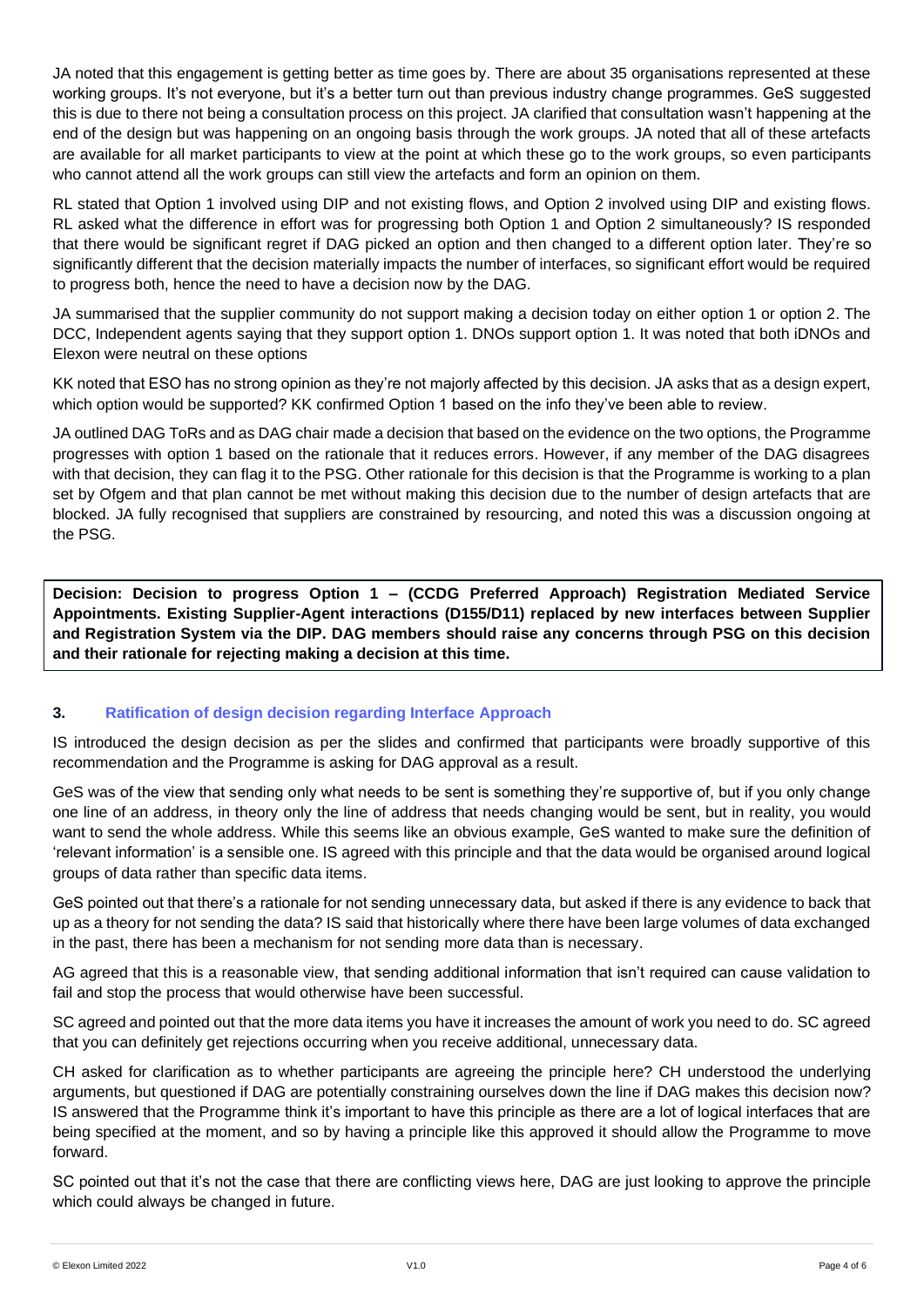JA asked if the DAG were happy for the Programme to work based on this principle.

GeS suggested it be expanded to allow for those additional data items within the group, i.e. the logical grouping of data, just to make the principle is really clear rather than having it as an assumption within the principle. IS suggested that there is room for us to include this in the principle.

**Action DAG05-01 Ian Smith to Clarify wording on the Interface Approach principle to include logical grouping of data (e.g. sending whole addresses rather than just the part of the address that needs updating)**

**Decision: The Transactional Messages – Initial Interaction principle was approved, subject to clarifications in wording (Action DAG05-01 above). This principle is: 'Transactional messages should only contain the data items (including logical groups) specifically related to the processing of that event, and that ancillary data items not directly connected to that transaction/event should not be included.'**

At this point, DAG reached the end of the allotted meeting time and some members had to leave the meeting. Given this, JA proposed follow up a decision via correspondence (via email) for the remaining Design decisions on Options for Interface Approach, focussing on if any constituents had a strong opposition to Option 2. This would need to be responded to by close of play Friday.

**Action DAG05-02: PMO to email DAG members to seek approval via correspondence for Decisions relating to approval of Interface Approach Option 2 (Thin – Acceptance/Rejection Outcome/message, & Content of original transaction data) and Registration Query Service Approach. DAG members are to provide responses to pmo@mhhsprogramme.co.uk by COP Friday 18/02/22**

SC asked if real-time interaction is just related to current data, but should this be historical data too? IS clarified if this was the requirement for the in-time inquiry. SC said that the access to historic data is part of this too and that the slides say 'current data'. The DAG noted this clarification.

GeS noted that comments about resource earlier led to DAG running out of time, so requested that this is formally raised to PSG to highlight the real risk that resourcing is now impacting upon the design.

Keith Clark confirmed this would be raised at PSG in discussion on engagement of different parties and how this affects decision making.

**Action DAG05-03 Ensure PSG are aware that the risks posed by a lack of resource for Programme Participants are now manifesting and impacting Programme delivery (as exhibited at this DAG where discussions around supplier engagement and resourcing led to Suppliers not being in a position to approve a number of recommendations to DAG)**

As a follow up to action DAG05-02, responses were received by the PMO and below is a summary of the subsequent decisions.

**Action DAG05-02***:* PMO to email DAG members to provide approval via correspondence for Decisions relating to approval of Interface Approach Option 2 (Thin) for both Acceptance and Rejection of transactional messages data) and Registration Query Service Approach.

**DAG members were to provide responses to [pmo@mhhsprogramme.co.uk](mailto:pmo@mhhsprogramme.co.uk) by COP Friday 18/02/22**

4 responses were received to the email request as follows:

- 2 supported and 2 rejected Interface Approach Option 2
- 3 supported (with comments) and 1 rejected the Registration Query Service Approach.

The following decisions have been made by the DAG Chair to progress:

- 1. **Interface Approach Option 2**: based on the rationale that Option 2 only contains necessary data, reduces redundant rejections, and participant responses had been supportive of Option 2; and
- 2. **Registration Query Service Approach**: Participants should have a mechanism for obtaining a Real Time copy of all the current (including historical) data held by the Registration system for a given MPAN